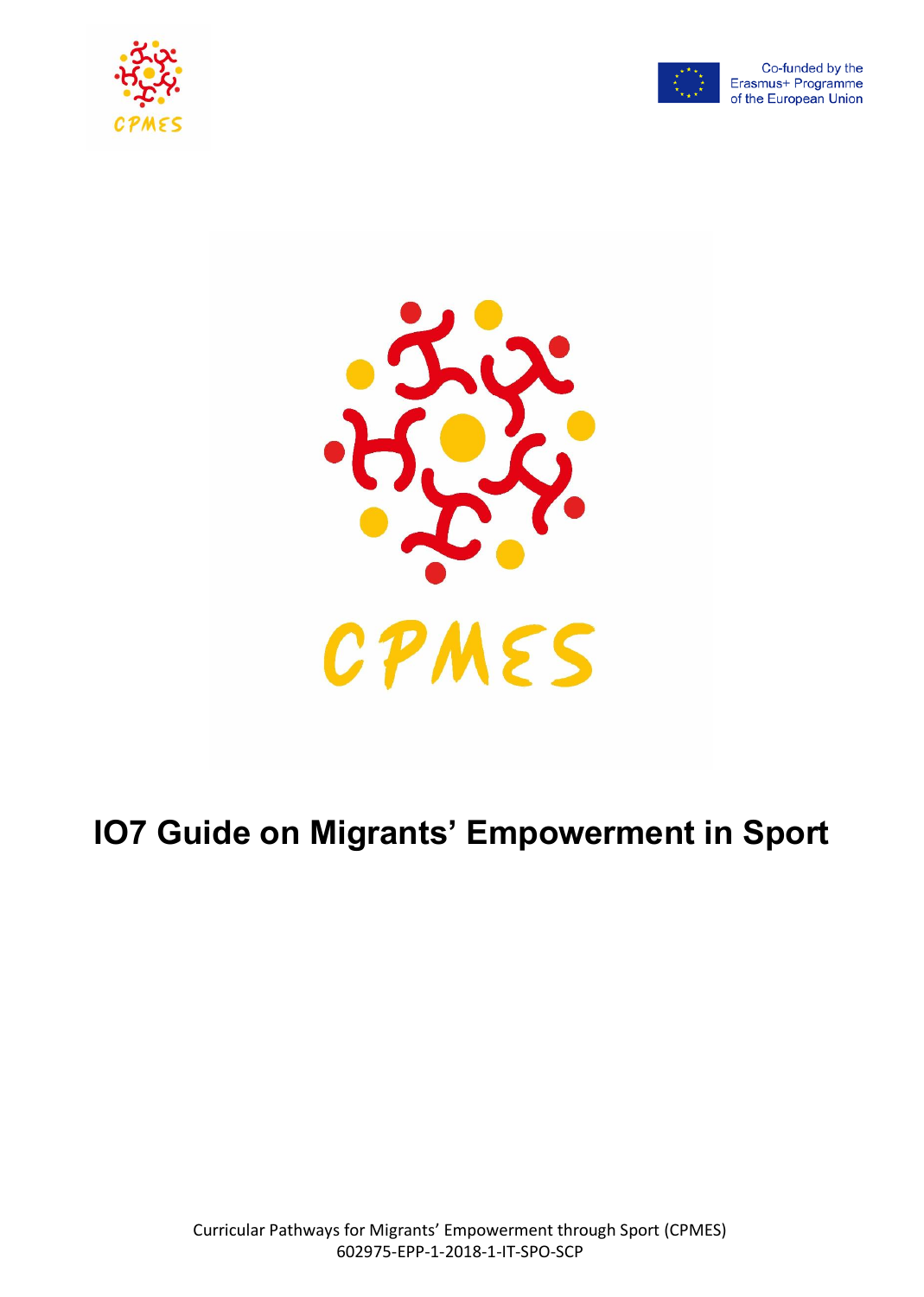



# **Preface**

"Curricular Pathways for Migrants' Empowerment through Sport" (CPMES) focuses on employing the methodology of Education Through Sport (ETS) as a vehicle of upskilling and curricular enhancement of Sport coaches and Trainers working in the field with disadvantaged target groups with migrant background in the perspective of fostering inclusion and equal opportunities in as well as through sport for migrants.

As displayed in the specific study "Racism and Discrimination in the Context of Migration in Europe" (2016) by the European Network Against Racism (ENAR), the dynamics of social exclusion against migrants are for a large share ushered in by practices of racist discrimination/stereotyping (also escalating in violent attacks), ineffectual integration policies and practices of discrimination in recruitment within the labour market.

In the specific field of Sport, the under-representation of migrants is particularly evident and challenging in their exclusion from positions of authority and from overall representation in nonplaying positions (see Inclusion of Migrants in and through Sports. A Guide to Good Practice, 2012).

A key intermediate step in effecting a greater engagement of migrants in the field of Sport entrepreneurship is the development of the necessary methodological capacities for the vast audience of operators (Sport Coaches and Trainers) working with the ultimate migrant targets through Sport methods in order for them to be able to convey the varied set of entrepreneurial attitudes, skills and instruments composing the profile of a Sport Entrepreneur.

Education Through Sport (ETS) is a meaningful combination between Sport and Non-Formal Education (NFE) methods extrapolating and adapting both physical and specific Sport exercises in order to provide a strong lifelong learning outcome, tailored to the needs of society and to the specific educational objectives pursued.

This Guide is a tangible result of the phase of Local Activities with migrants implemented at the level of each partner country, serving as a practical resource for Sport operators and organizations in the concrete implementation of empowerment programmes in Sport Management targeted at migrants.

Based on the results achieved through the Local Activities and the feedback received from migrants and sport operators, this Guide contains specific guidelines on how to implement a transition programme from training to work that will involve migrants that were trained through the physical trainings and those trained through the platform. Some parts of the programme will be common and based also on the "national adaptations" highlighted in the IO3. Other parts will be tailored for the migrants that enrolled in the e-learning course and will need some complementary activities before being involved in the transition process.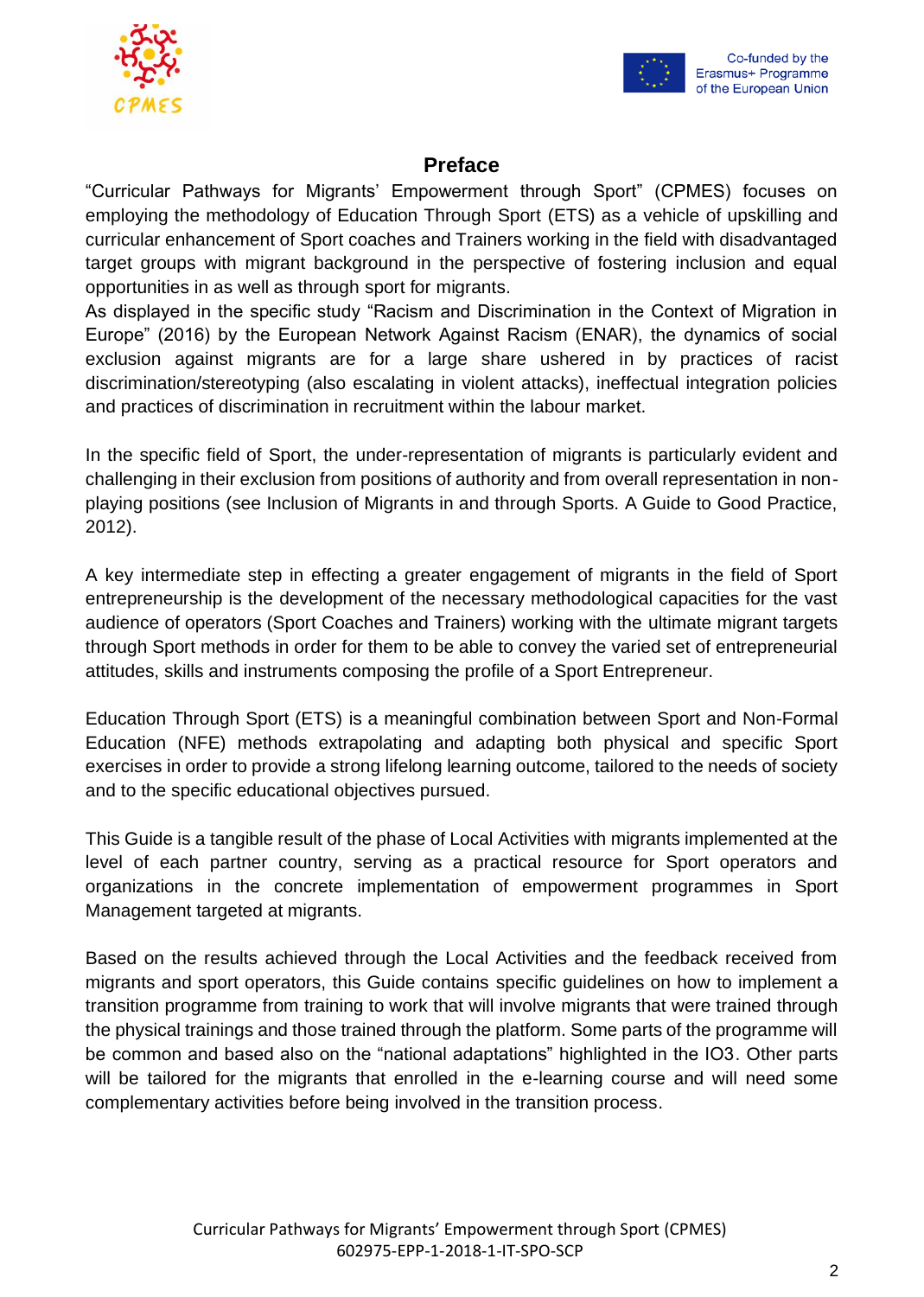



# **Table of Contents**

| I. Programme related to the transition from Training to Work4 |  |
|---------------------------------------------------------------|--|
|                                                               |  |
|                                                               |  |
|                                                               |  |
|                                                               |  |
|                                                               |  |
|                                                               |  |
|                                                               |  |
|                                                               |  |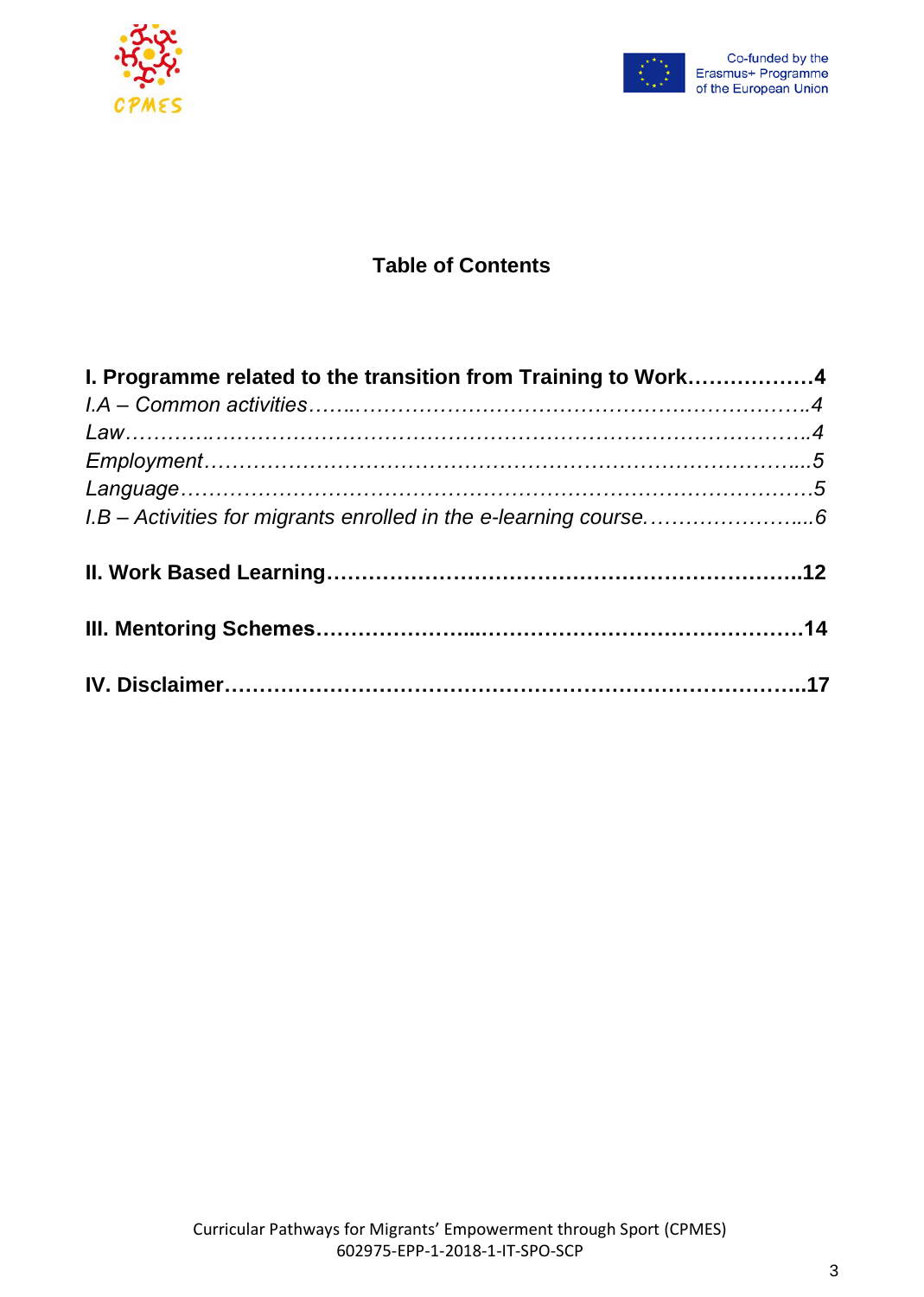



# **I. Programme related to the transition from Training to Work**

This section is aimed at providing sport operators with specific activities that will support the transition from training to work of migrants potential Sport Managers. In fact, after having acquired the competences related to the Sport Manager Profile through participating in physical trainings or enrolling in the e-learning course (IO8), migrants will need further knowledge and skills to be able to be efficiently in the sport management.

# *I.A Common Training Activities*

The three areas covered in this section were selected through a pondered analysis based on the previous intellectual outputs developed through the project as well as the direct feedback from migrants potential Sport Managers.



Law

| Sub-topic                                         |     | <b>Description</b>                                                                         |
|---------------------------------------------------|-----|--------------------------------------------------------------------------------------------|
| Sessions related to sport policies<br>regulations | and | Knowledge related to policies and regulations<br>is a needed base for a Sport Manager, in  |
|                                                   |     | order to perform all the activities related to the                                         |
|                                                   |     | administrative and financial aspects as well<br>as those concerning the sport performance. |
|                                                   |     | More specifically migrants potential Sport                                                 |
|                                                   |     | Managers should be introduced to:                                                          |
|                                                   |     | - Sport policies and regulations at the                                                    |
|                                                   |     | European level. This will help them to                                                     |
|                                                   |     | understand the European frame of the sport                                                 |
|                                                   |     | sector as well as allowing them to properly                                                |
|                                                   |     | cooperate with stakeholders from other<br>countries.                                       |

Curricular Pathways for Migrants' Empowerment through Sport (CPMES) 602975-EPP-1-2018-1-IT-SPO-SCP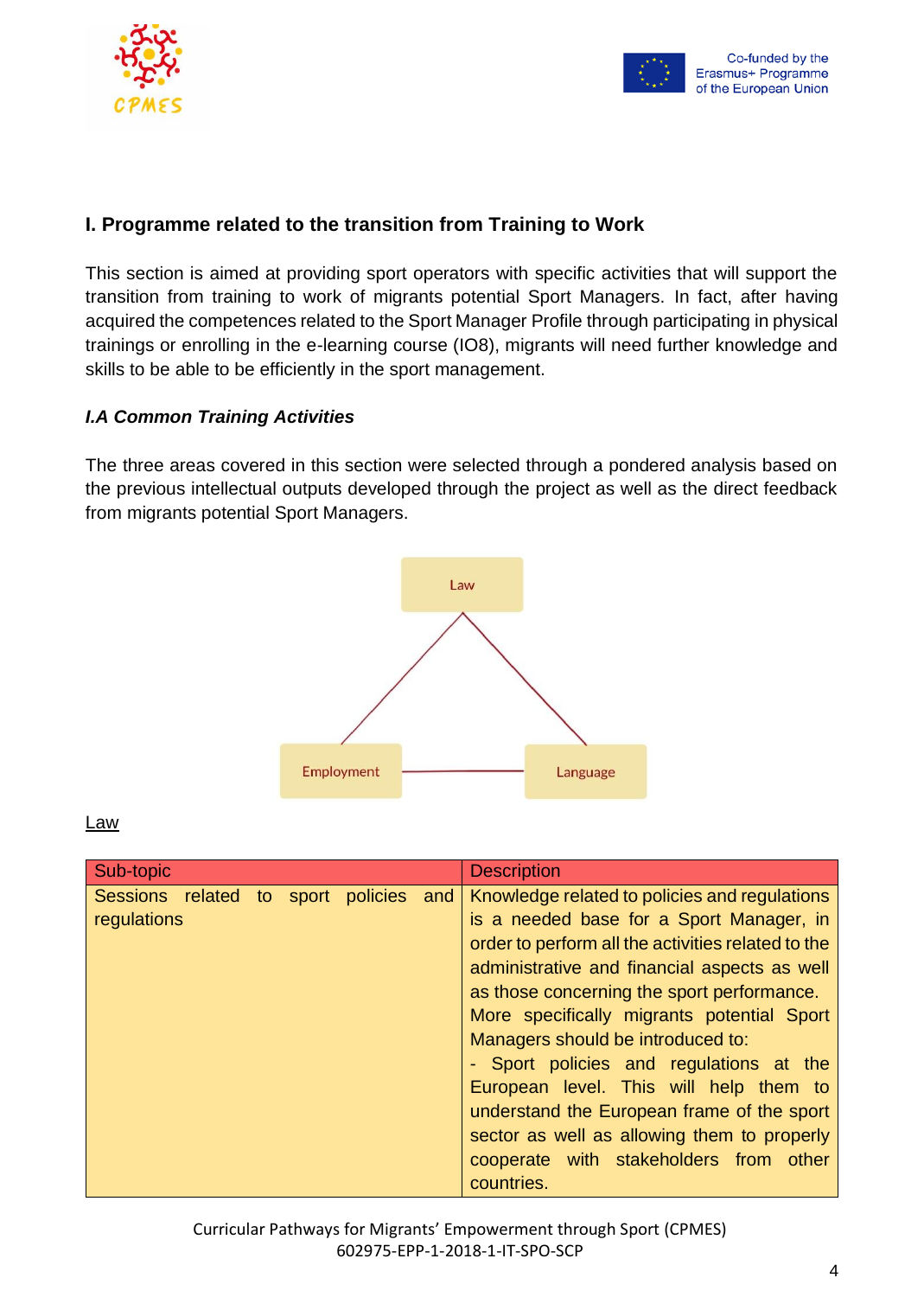



|                                          | - Sport policies and regulations at the national  |
|------------------------------------------|---------------------------------------------------|
|                                          | level, in order for them to be able to properly   |
|                                          | operate in the hosting country.                   |
| Sessions related to bureaucratic systems | A Sport Manager should have knowledge             |
|                                          | related to all the bureaucratic systems in        |
|                                          | terms of administration, financial and            |
|                                          | accountability including tax regulation.          |
|                                          | Even if there is usually a department taking      |
|                                          | care of these issues, it is important for a Sport |
|                                          | Manager to have knowledge related to these        |
|                                          | aspects in order to be able to monitor these      |
|                                          | processes.                                        |

# **Employment**

| Sub-topic                                                         | <b>Description</b>                                                                                                                                                                                                                                                                                                                                                               |  |
|-------------------------------------------------------------------|----------------------------------------------------------------------------------------------------------------------------------------------------------------------------------------------------------------------------------------------------------------------------------------------------------------------------------------------------------------------------------|--|
| Sessions related to employment regulations                        | Knowledge related to the set of rules<br>governing hiring and terminating employees<br>as well as the different types of contract,<br>categories and related working conditions<br>(working hours, part-time & fixed-term work,<br>posting of workers, etc.) is a must for a Sport<br>Manager as it is the key figure that deals with<br>potential and employed Human Resources. |  |
| <b>Sessions</b><br>qualification<br>related<br>to<br>requirements | Knowledge related to the qualification<br>requirements of the profiles involved in the<br>sport sector such as coach, trainer,<br>physician, referee, administrative staff and so<br>on, in order to be able to properly evaluate<br>potential candidates and employed staff.                                                                                                    |  |

# **Language**

| Sub-topic                                                       | <b>Description</b>                                                                                                                                                                                                                                                                        |  |
|-----------------------------------------------------------------|-------------------------------------------------------------------------------------------------------------------------------------------------------------------------------------------------------------------------------------------------------------------------------------------|--|
| Sessions related to sectoral language                           | Having basic knowledge of the national<br>language of the hosting country is not<br>sufficient. Specific sectoral language related<br>to the sport sector and the profile of the Sport<br>Manager should be provided in order to<br>properly fit in this role for migrants<br>candidates. |  |
| <b>Sessions</b><br>related<br>to<br>non-verbal<br>communication | In order to complete the linguistic level of<br>knowledge it is also important for migrants to<br>acquire all the non-verbal communication                                                                                                                                                |  |

Curricular Pathways for Migrants' Empowerment through Sport (CPMES) 602975-EPP-1-2018-1-IT-SPO-SCP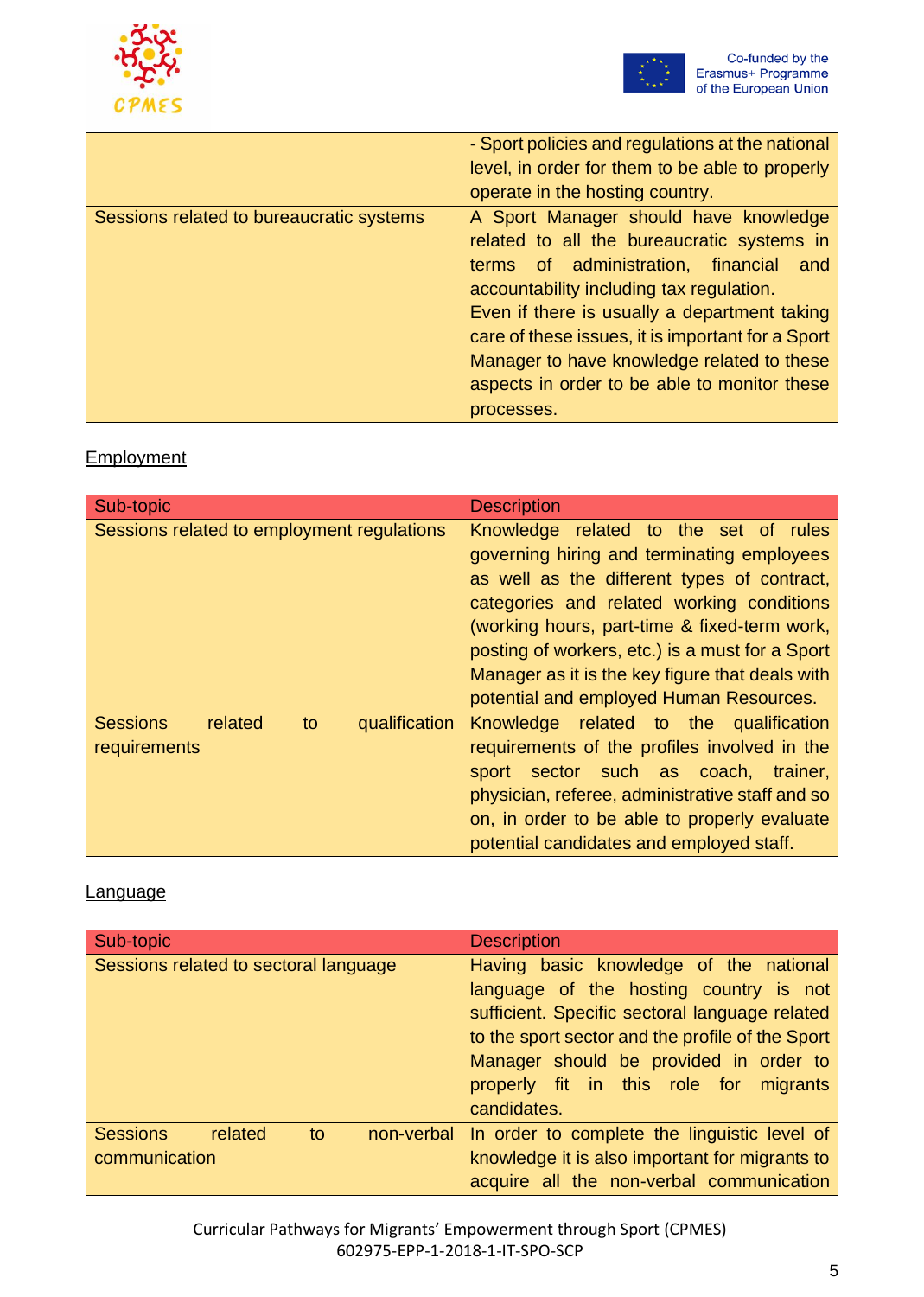



typical of the hosting country in order to better understand and express themselves in the working relationships established.

### *I.B Activities for migrants enrolled in the e-learning course*

For this section we selected some of the Education Through Sport workshops contained in the IO4 that will be complementary to the knowledge and skills acquired through the e-learning course.

The selected workshops are focused on specific transversal skills as follows:

- Leadership skills;
- Recruitment skills;
- Coaching and Mentoring skills;
- Social Media skills;
- Organisational skills;
- Communication skills.

### Leadership skills

| Title of the workshop                                                                                                                                                                       |  |  |
|---------------------------------------------------------------------------------------------------------------------------------------------------------------------------------------------|--|--|
| <b>Leading Hockey</b>                                                                                                                                                                       |  |  |
| <b>Materials</b>                                                                                                                                                                            |  |  |
| Bibs, field hockey sticks, field hockey ball, two goals.                                                                                                                                    |  |  |
| <b>Description</b>                                                                                                                                                                          |  |  |
| Step 1: The Trainer will introduce the workshop and split the participants into two teams (5<br>$min$ ).                                                                                    |  |  |
| Step 2: During the first round learners will play a field hockey match with normal rules (10<br>$min$ ).                                                                                    |  |  |
| Step 3: The Trainer will introduce a new rule: each member will receive a small paper<br>containing a specific role to be covered. The Trainer will highlight the fact that the role should |  |  |
| be kept secret from the others.<br>Roles:                                                                                                                                                   |  |  |
| - Leader: lead the team to the victory (x3);                                                                                                                                                |  |  |
| - Motivator: motivate the team $(x2)$ ;                                                                                                                                                     |  |  |
| - Contrarian: argue with your teammates about everything (x5).                                                                                                                              |  |  |
| After the explanation the learners will play the second match (20 min).                                                                                                                     |  |  |
| Step 4: The Trainer will allow each team to discuss a winning strategy. The roles will be still                                                                                             |  |  |
| valid, however the Trainer will ask each team to choose a Captain, who will be the only one                                                                                                 |  |  |

allowed to give instructions during the final match (5 min).

After the strategy will be decided and the Captains appointed, the learners will play the third match (15 min).

#### **Debriefing**

Step 5: The Trainer will lead a debriefing session with the learners (20 min). Questions to be used: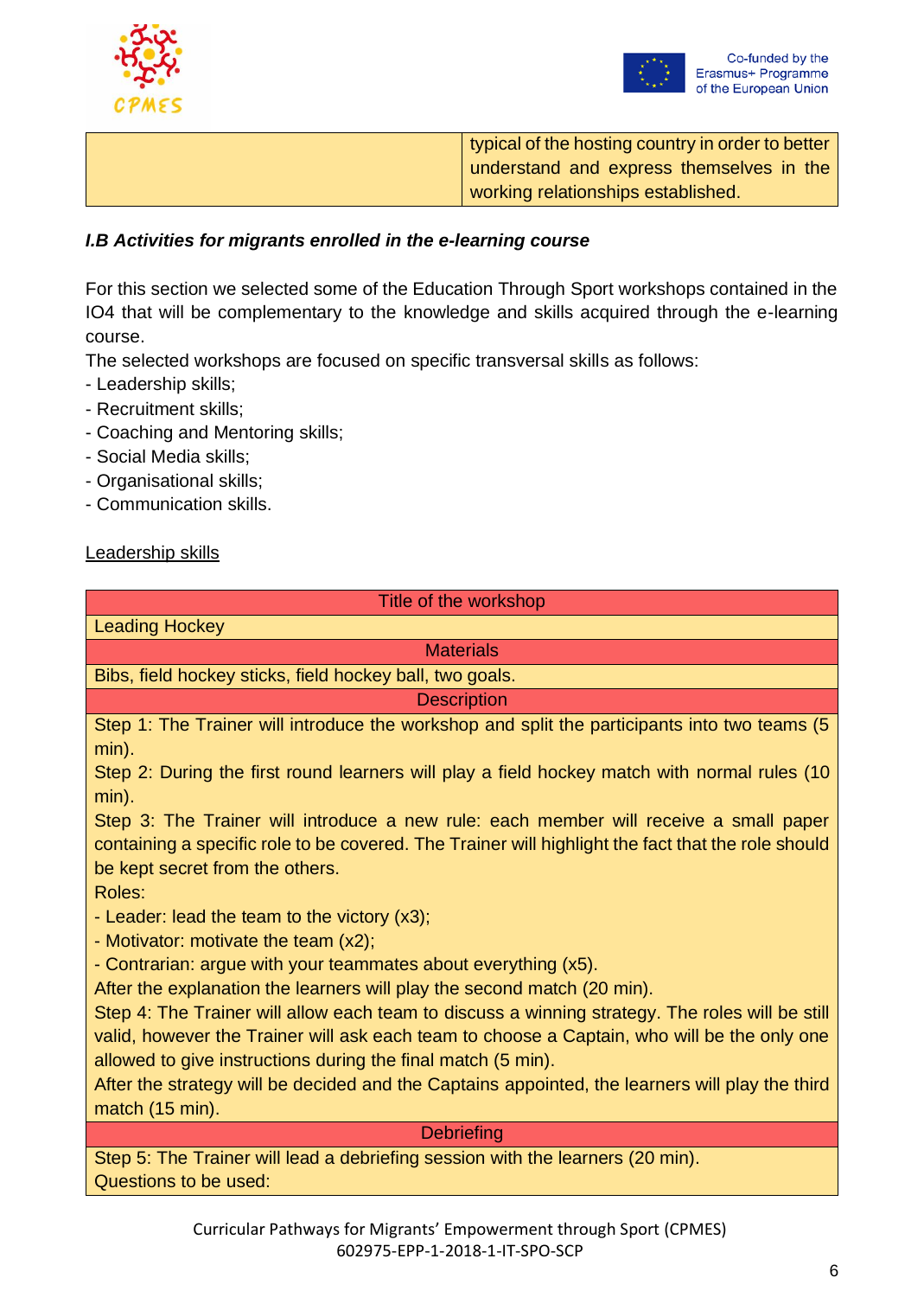



- How did you feel in this workshop?
- Which round did you like the most? Why?
- Which was your role? It was difficult to do it?
- It was difficult to choose a Captain? How did you make the decision?
- What did you learn from this workshop?

### Recruitment skills

#### Title of the workshop

Recruiting Dodgeball

**Materials** 

Bibs, dodge ball, two goals.

**Description** 

Step 1: The Trainer will introduce the workshop and split the participants into two teams (5 min).

Step 2: During the first round learners will play a dodgeball match with normal rules (5 min). Step 3: The Trainer will introduce a new rule: all the members of both team should create a line on the side of its respective field and just one player per team will stay inside. There will be a one on one match until one of the players score. When a player score he/she is allowed to go the other team line and try to recruit a team member in 40 seconds. If he/she succeeds then the member will joint its team.

After the explanation the learners will play the second match (20 min).

Step 4: The teams will go back to be on the line, but this time two different players are staying alone in the field. Then Trainer will introduce a new rule: the one from the previous round is still valid but, if a team that just recruited a player from the opposite team line, score another point, it is allowed to choose a player from its own line. However, the players in the line will have 30 seconds each to convince the recruiter (who is the player from the opponent team) to pick them, exploiting their presentation skills. In the end the recruiter will chose one player that will join the field. From now own, there will always be the switch between the recruitment of a player from the opponent team and one of the own team.

After the rule will be introduced, the learners will play the third match (25 min).

**Debriefing** 

Step 5: The Trainer will lead a debriefing session with the learners (20 min). Questions to be used:

- How did you feel in this workshop?
- Which round did you like the most? Why?
- For the recruiters: was it difficult to recruit players from the opponent team?
- For the others: did you feel frustrated when you tried to presented yourself as the best and were not chosen?
- What did you learn from this workshop?

Coaching and Mentoring skills

Title of the workshop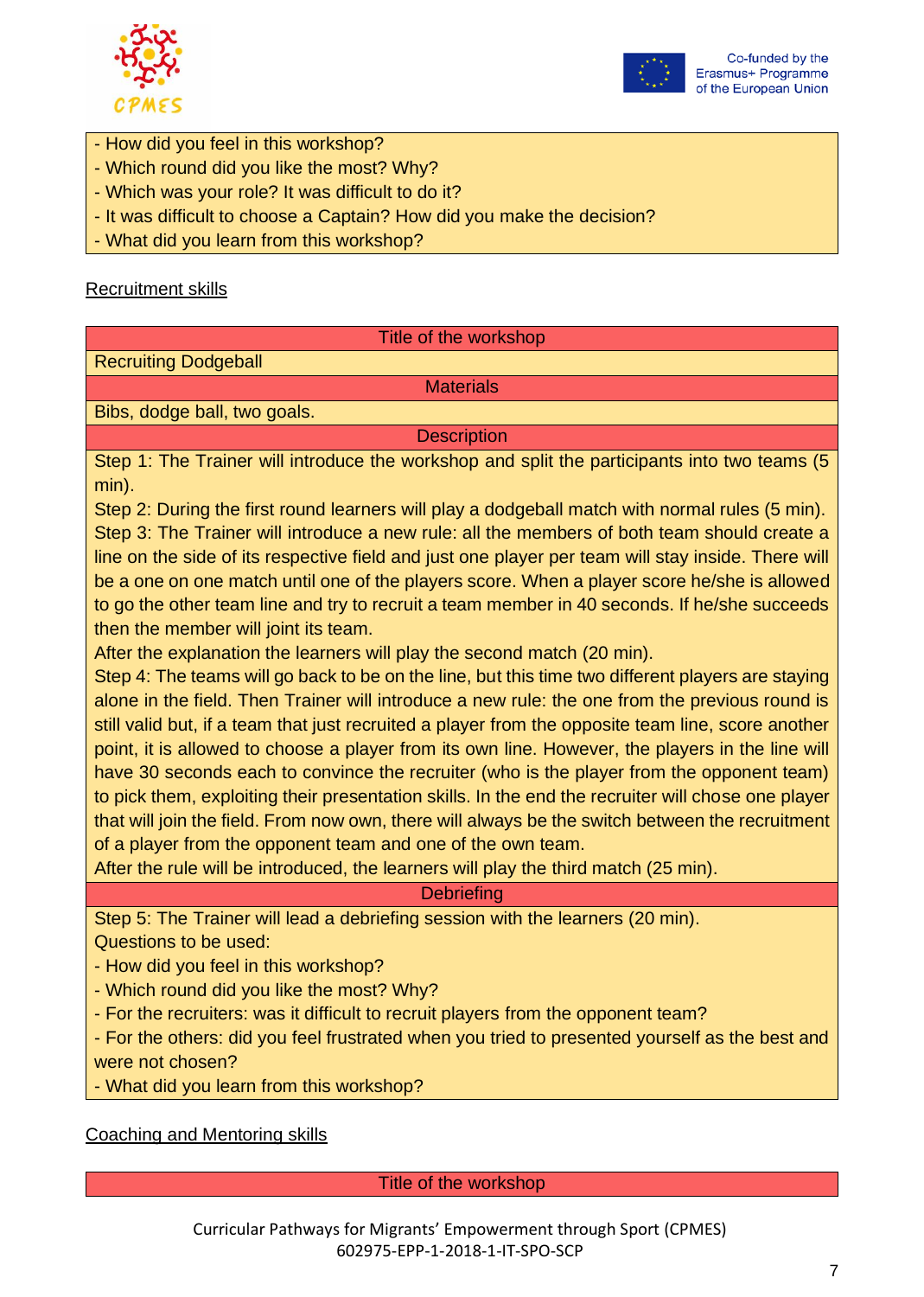



#### Assembly line

### **Materials**

Sport equipment and materials to prepare the pitch, flipcharts and markers.

**Description** 

Step 1: The trainer asks for those who want to be an observer who will remain outside the activity and divide the rest of the group into trio.

Step 2: Each trio must consist of a builder, a runner and a looker. Each trio independently choose how to give the different roles.

Step 3: The lookers go to the gym where the trainer has already prepared the field with many scattered materials; their aim will be to make the builder draw what they see on the pitch.

The builders move in another room, at least at 20 m far, where they have to draw what runners will tell.

The runners will need to bring the message from the lookers to the builders.

Step 4: They will have 30 minutes to achieve their goal.

### **Debriefing**

Step 5: The Trainer will lead a debriefing session. (20 min).

Questions to be used:

- How did you feel in this workshop?

- Which was the most difficult thing to do? Why?
- How did you feel in your role?

- What are the biggest challenges regarding communication and listening? At the end the observer will share what has come out by observing from the outside.

#### Title of the workshop

Blind Snake

# **Materials**

Bibs, eye patches, cones.

**Description** 

Step 1: The Trainer will introduce the workshop and split the participants into 2 or 3 groups Step 2: each group creates a line (like a snake) according to a simple track. All the members, of the lines will have to be blind folded; except for one who will be the guide/leader. Step 3: the trainer will explain the first round. The leader will have to lead the "Blind Snake" through the track without talking and just by touching the first member of the line. Step 4: The guide changes. The trainer explains the second round. The guide must lead the Blind Snake through the path without being able to touch but only using his voice instead. Step 5: the leader changes again. The trainer will explain again the third round in which the guide must lead the Blind snake through the path without talking, but only touching the last person in the line.

### **Debriefing**

Step 6: The Trainer will lead a debriefing session with the learners (20 min). Questions to be used:

- How did you feel in this workshop?

- How did you feel as a leader? How did you feel while you were led?
- Which round did you like the most? Why?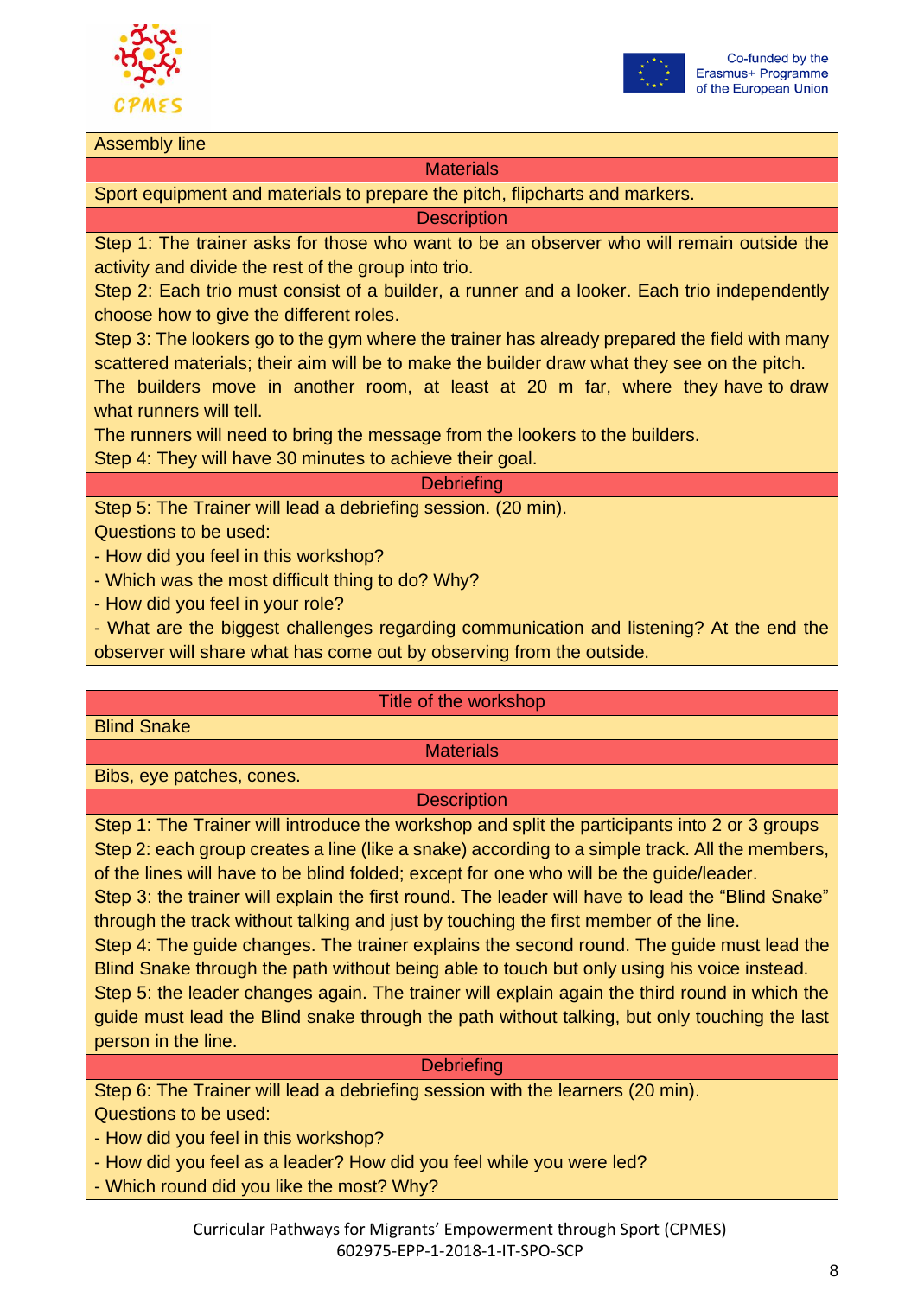



- What are the pros and cons of the different ways of leading? - What did you learn from this workshop?

### Social Media skills

| Title of the workshop                                                                                                                                                              |
|------------------------------------------------------------------------------------------------------------------------------------------------------------------------------------|
| Social media in sports organizations                                                                                                                                               |
| <b>Materials</b>                                                                                                                                                                   |
| Flipcharts, markers.                                                                                                                                                               |
| <b>Description</b>                                                                                                                                                                 |
| The Trainer states that there are a lot of popular social media platform that can be used for<br>sports organizations.                                                             |
| Participants in pairs (group of 2) work on development of social media networks for sports<br>organization.                                                                        |
| Each group is assigned as it is on the following $(2 \times 45 \text{ min})$ :                                                                                                     |
| 1) Create a social media strategy of a local Sport Event to promote it pre-during-post.                                                                                            |
| For the exercise participants need to open profiles at social networks: Facebook, Instagram,<br>Twitter and YouTube and plan a 3 month – editorial plan integrating these 4 tools. |
| 2) Create a communication strategy of the ordinary activity of a local Sport Club, starting from<br>an "open day" of the previous season.                                          |
| For the exercise participants need to focus on how integrate the different communicational                                                                                         |
| tools (Website, newsletter, social media etc) in a structured process (data collection offline                                                                                     |
| - online, communication actions, analysis etc)                                                                                                                                     |
| <b>Debriefing</b>                                                                                                                                                                  |
| Participants are asked to present their profiles to colleagues. Each group will have 10 minutes                                                                                    |

Participants are asked to present their profiles to colleagues. Each group will have 10 minutes for presentation of their profiles.

They will receive feedbacks from the Trainer and their colleagues.

# Organisational skills

Title of the workshop

Life Orientation Race

**Materials** 

Maps, A4 papers, pens.

**Description** 

Step 1: The Trainer will introduce the activity and split the participants into ten teams formed by 3-5 individuals (5 min).

Step 2: The Trainer will give a map of the area where the activity takes place to each of the groups. Each map will have 10 clues (points zone) that the teams should look for and find (5 min).

Step 3: Then, the Trainer will explain how the activity procedure is. It's similar to treasure hunt. The groups will have to collect all the clues, separated between them about 500 meters, in order to have all the information about skills that they must acquire. To get the clues, it is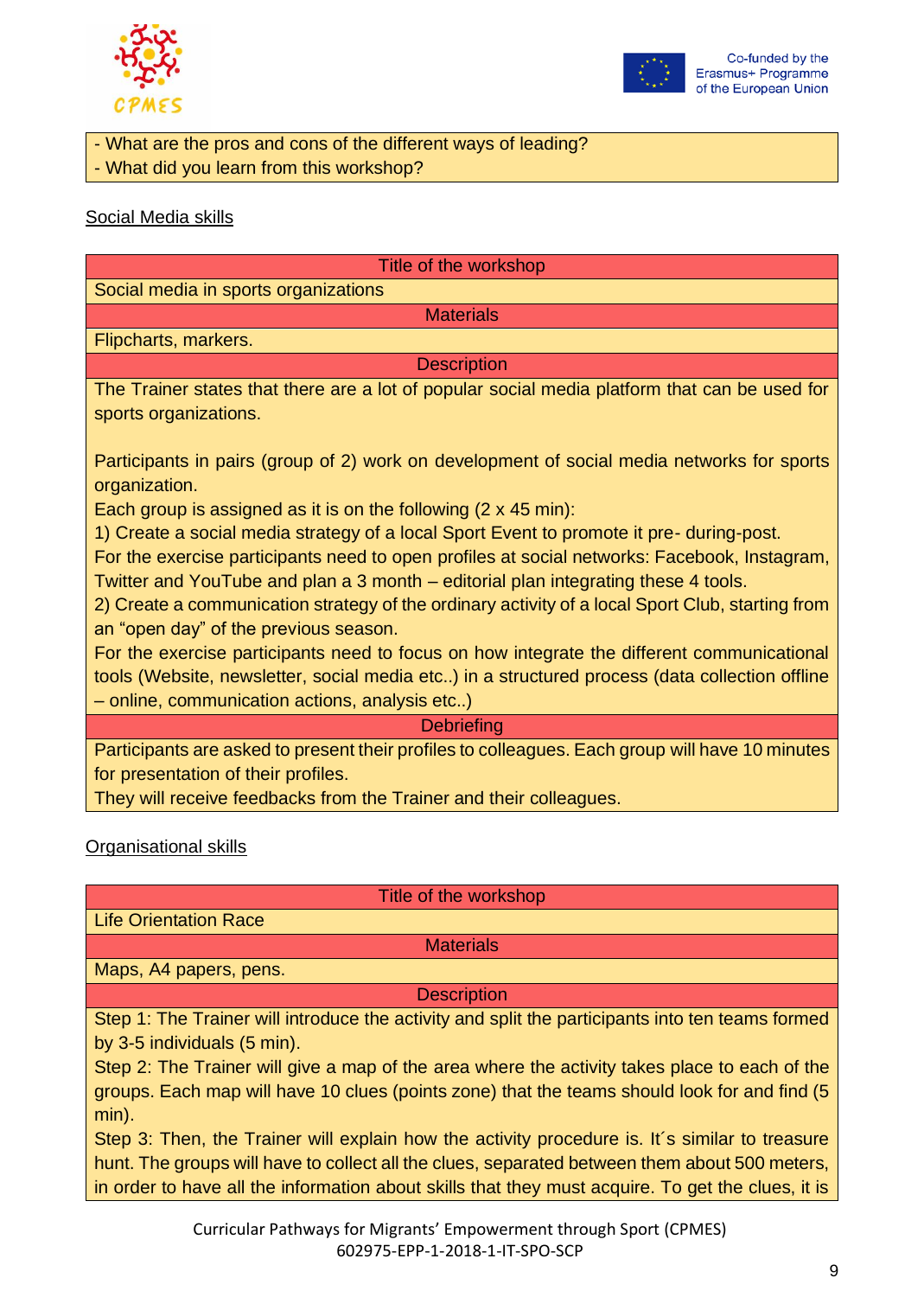



necessary to solve a problem in each clue zone, about the skills we want to teach. These would be some examples:

. Event planning and management. For this skill, three problems have been raised in three clues.

a) Determine the best date for the realization of a popular race in their cities and justify this choice.

b) Decide the best route to carry out this activity in their cities.

c) Propose which would be the authorities that should be informed.

d) Planning and schedule needs to organize a popular race.

e) Training event staff and volunteers.

- f) Explain three knowledge that staff need to learn.
- g) Explain three knowledge that volunteers need to learn.
- h) Propose 4 different ways to train staff and volunteers (online and in person).

i) Ability to use registration and event management programmes.

- j) Design a database for a popular race.
- k) Find 4 apps that can be used to control event registrations.
- l) Find 4 software that can be used to control event registrations

m) Once they have achieved all the clues, they will have to join them together and solve a question among all team members (10 m).

Step 4: Develop the orientation race (60 m).

**Debriefing** 

Each group will have 10 minutes for presentation of their orientation race. They will receive feedbacks from the Trainer and their colleagues.

Communication skills

Title of the workshop

Basketball as a tool for communication

**Materials** 

Bibs, basket ball, two goals.

**Description** 

First, the trainer will introduce the workshop and explain how to use and adapt the next activity. Basketball as a tool for communication is a way for participants to experiment how different approaches of communication link to different feelings and have an impact on their performances.

The different objectives of this game are:

-to discover causal relations between different approaches to communication and the impact of these;

-be aware of how our minds, feelings are affected by how we communicate;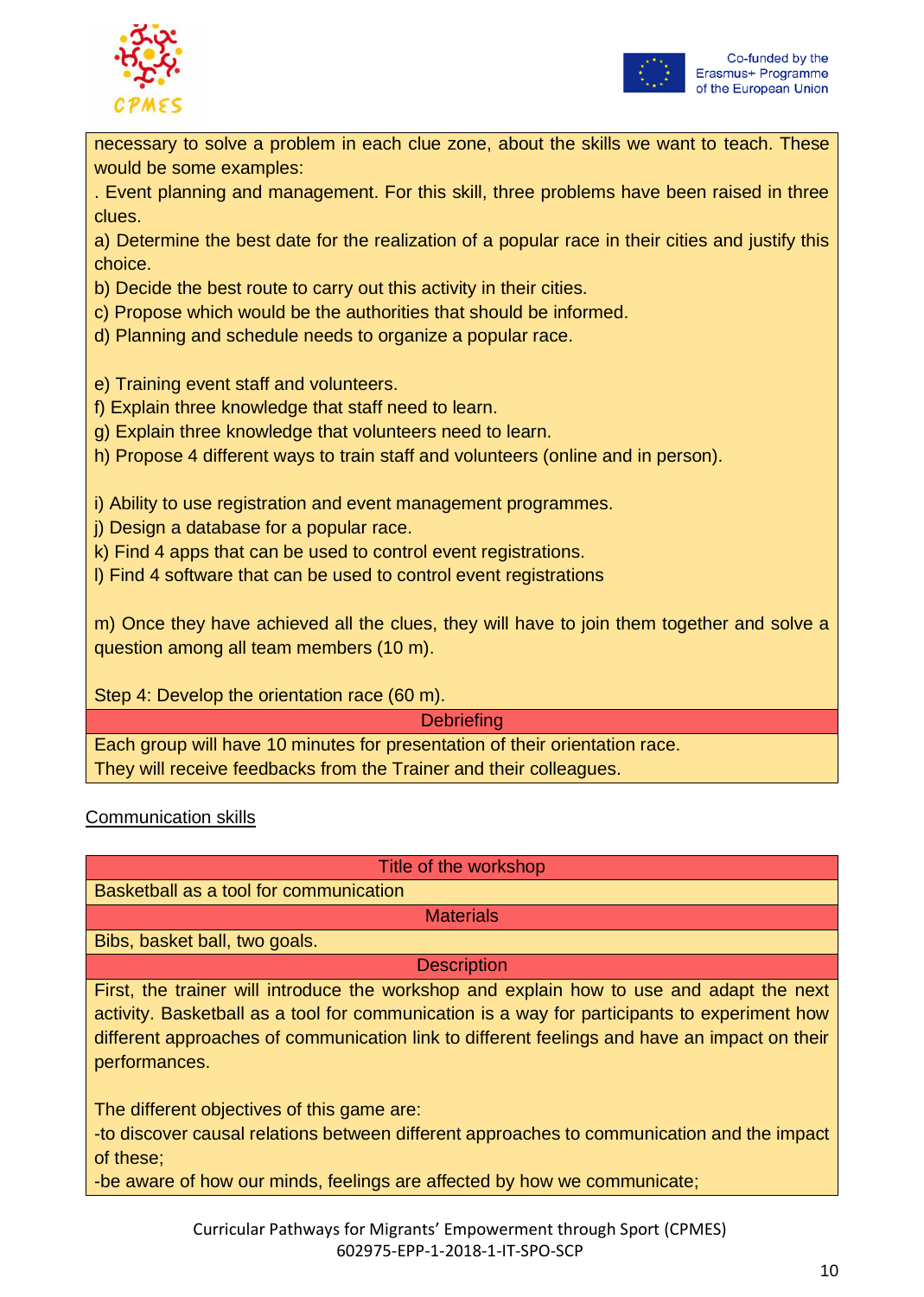



-to reflect on how to communicate in everyday life in a way that makes everyone benefit it and also in a way that creates development rather than conflict;

The exercise can be divided into 3 modules:

-Basketball 1 (discover the impact of different approaches of communication).

-Short introduction to the appreciative inquiry model, which is an approach to organisational change which focuses on strengths rather than on weaknesses, which is quite different to many approaches to evaluation which focus on deficit and problems).

-Basketball 2 (practical experience of the appreciate inquiry) A debriefing will follow each of the 2 basketball modules.

1<sup>st</sup> Basketball play:

-The two teams should play basketball (2 games that would last 6min).

-Each team has a coach.

-For the 1<sup>st</sup> team the coach is told to be exclusively positive and do a lot of compliments.

-For the 2<sup>nd</sup> team the coach is told only to have an eye on the players deficiencies and be predominantly negative.

-In the second half of the game the two coaches switch roles.

2<sup>nd</sup> Basketball play:

-Before starting the second game, the trainer can give a short introduction of the concept and idea behind the "appreciative inquiry" model and outline a few focus points for the participants to keep in mind when applying into practice (as acknowledgement of the participants' efforts, providing feedbacks with the participants' further development in mind).

-Play basketball (2 times 6 min).

-Different coaches (some exchanges through the game).

-This time all coaches have to practice the appreciative inquiry model.

# **Debriefing**

1<sup>st</sup> Basketball Play - debrief and evaluation:

-Questions to the coaches:

-How did you feel being respectively the positive and the negative coach?

-Did you recognise any differences in how the players responded to you?

Questions for the players:

-How did you feel playing for the positive/negative coach?

-Was your play affected by the type of coaching? How?

-Any pros and cons of the two ways of coaching?

-Can you relate these experiences to any situations in everyday life?

2<sup>nd</sup> Basketball Play – debrief and evaluation:

Repeat the questions regarding the coaches' and players' feelings and observations. -How did this experience differ from the one they had in the last game?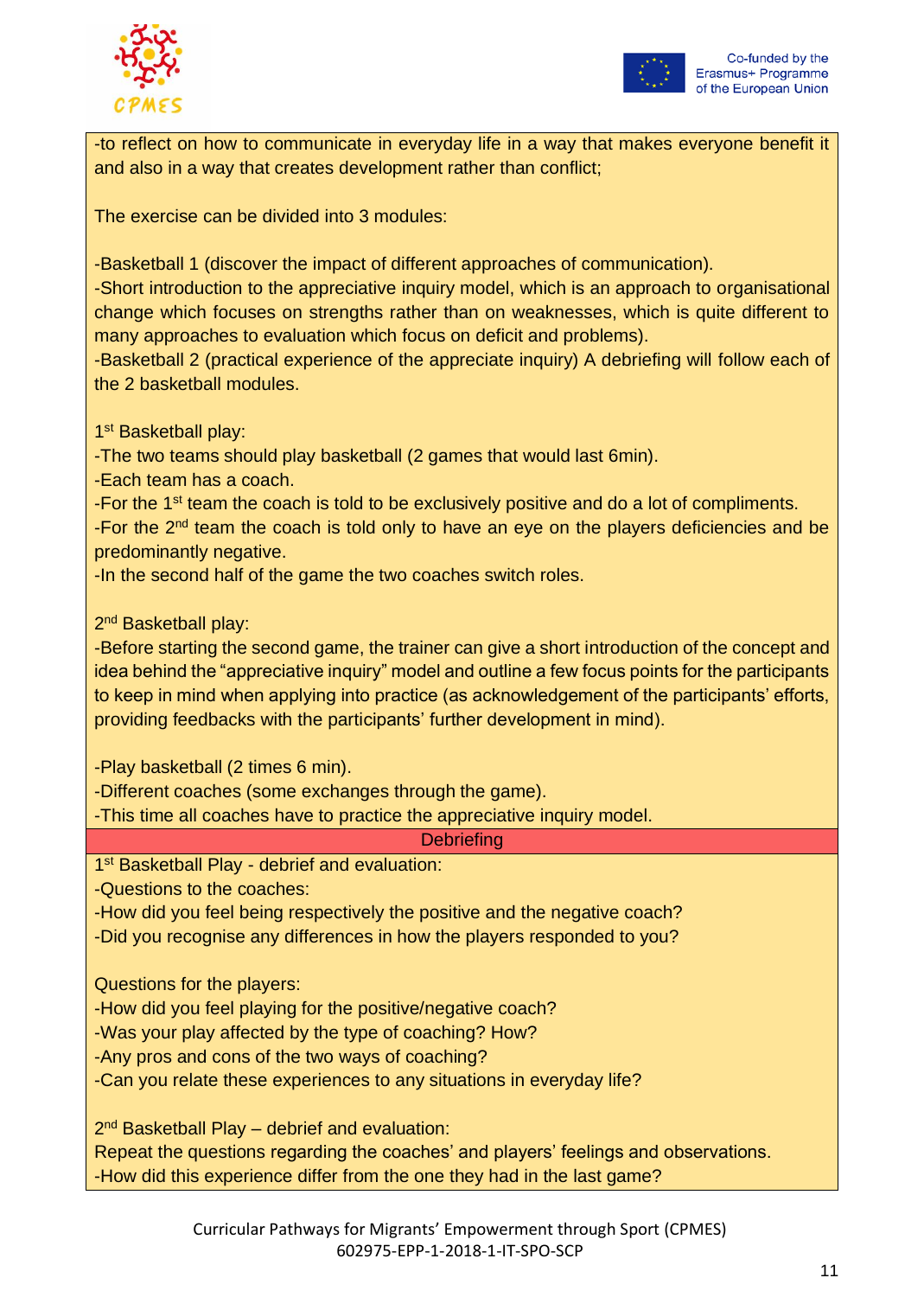



-Any pros and cons of the appreciative inquiry? -Could this approach be implemented into any situation in everyday life?

Then summary of the whole exercise: -What did the participants learn?

-How can this knowledge be applied in practice and everyday life?

-What benefits does it bring?

-What is the next step to become good communicators?

# **II. Work Based Learning**

In order to properly integrate trained migrants in the management department a Work Based Learning (WBL) programme is an efficient method in order for them to put in practice what they learnt experience actual work and get accustomed to the sport sector processes.

In this section we provide a set of guidelines to develop a WBL programme adaptable to the structure of the sport club or federation.

The process to develop an efficient WBL programme is constituted by four steps as follows:



# **Brainstorming**

In this step it is important to brainstorm about:

- The typology of WBL that you think is the most suitable for your entity. Ex.

- job shadowing
- internship
- apprenticeship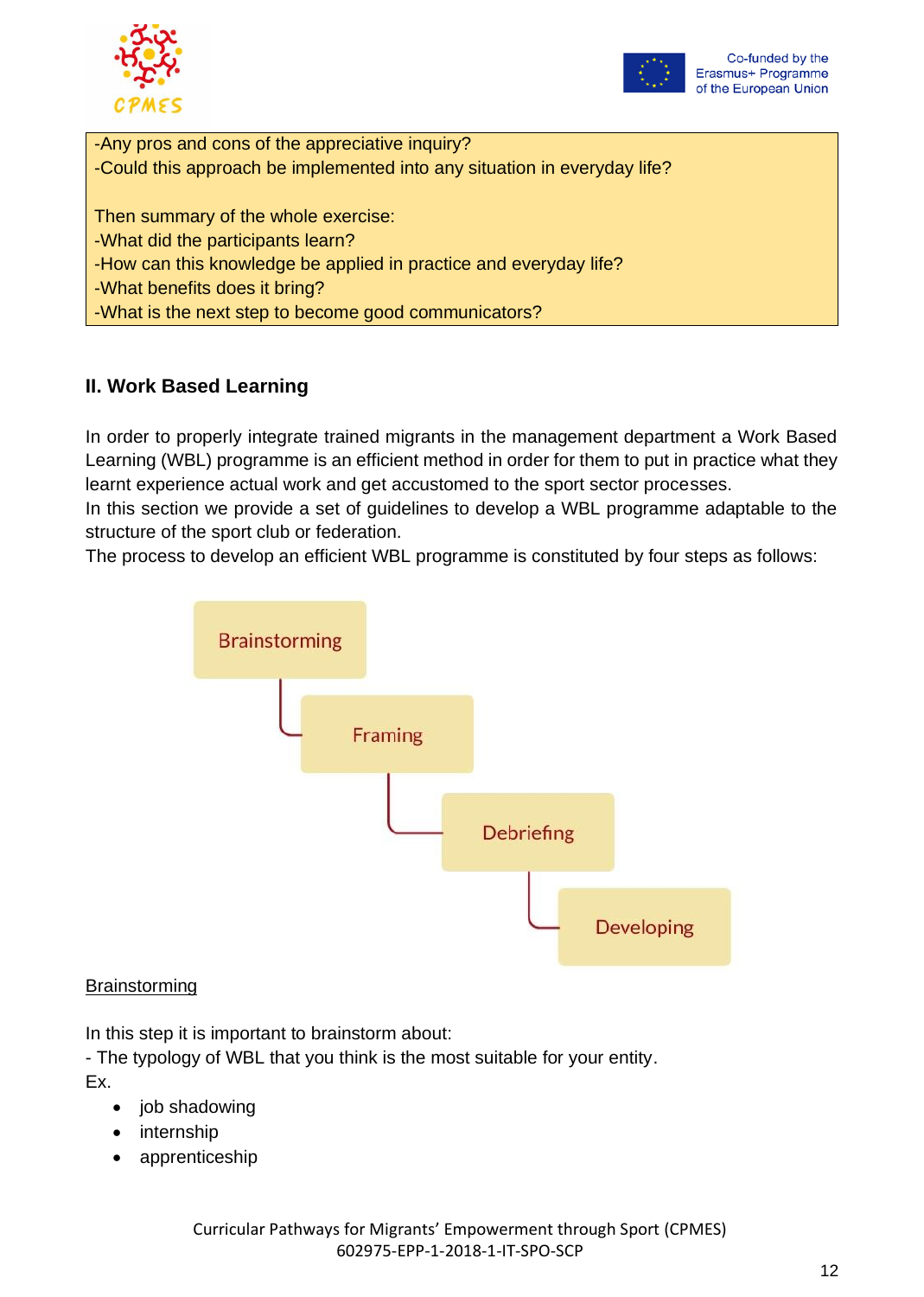



- Which departments of your entity should be included in the WBL programme. Ex.

- management
- administration and accountancy
- trainings planning
- events planning
- communication

- The duration of the WBL programme for each department of interest selected.

# Framing

After collecting all the information brainstormed in the previous step it is now important to frame a WBL Plan, including also the staff members that will be involved and the potential activities to be included in the programme.

The following table is a simple tool that can be used to prepare a WBL plan, including some examples.

| <b>Typology</b> | <b>Duration</b> | <b>Department</b>                           | <b>Staff</b><br>in.<br>member<br>charge / Mentor | Set of activities                                                                                        |
|-----------------|-----------------|---------------------------------------------|--------------------------------------------------|----------------------------------------------------------------------------------------------------------|
| Internship      | 3 months        | Management                                  | <b>John Smith</b>                                | - Evaluation CVs<br>- Running interviews<br>- Preparing contracts                                        |
| Job shadowing   | 5 months        | <b>Events</b><br>planning                   | <b>Thomas Ross</b>                               | Communication with<br>$\sim$<br>sponsors<br>- Communication with<br>suppliers<br>- Social Media Strategy |
| Apprenticeship  | 7 months        | <b>Administration</b><br>and<br>accountancy | <b>Arthur Scott</b>                              | Elaborating financial<br>reports<br>- Preparing invoices<br>- Elaborating budget                         |

# **Debriefing**

After developing the WBL plan, it is necessary to receive direct input from the departments that will be addressed through the programme and the staff members involved to discuss it and especially to define and agree the final and detailed set of activities as well as the requirements needed for the performance of each activity.

# **Developing**

The last phase will be constituted by the development of the WBL programme containing all the information mentioned above, plus the detailed description of all the activities foreseen for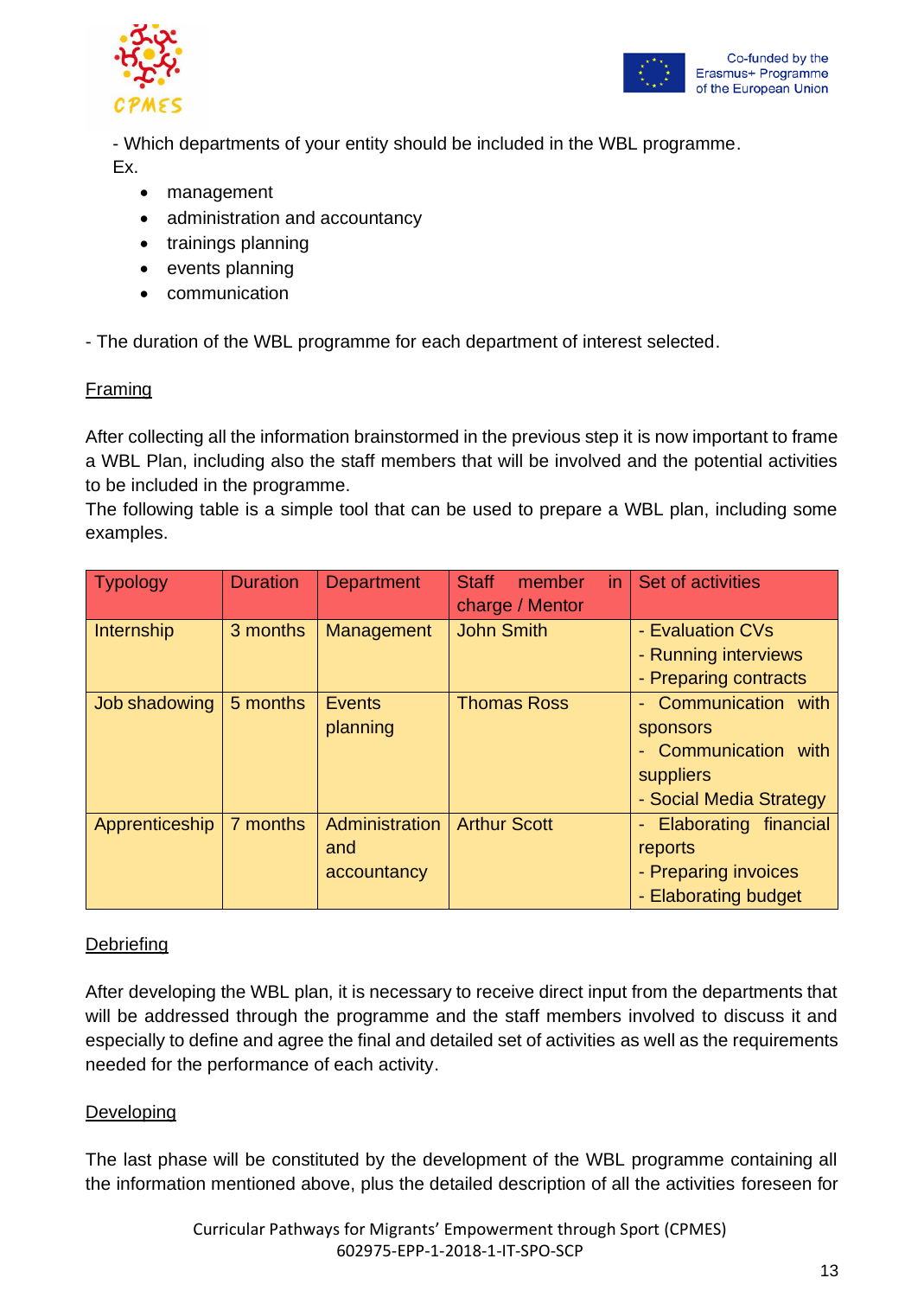

each department.



# **III. Mentoring Schemes**

In order for the WBL programme to be successfully implemented it is important to also foresee mentors that will support migrants in their WBL experience.

Coming back to the previous section, it is important to assign as mentors staff members that have the competences to work with mentees with migrant background, such as cultural mediation, communication facilitation, group dynamic management and trust development.

Matching is one of the most difficult and important aspects of a mentoring program. Participants differ in terms of their characteristics, expectations, competencies, capacities, backgrounds, learning styles, and needs. The success of a mentorship program is determined by the matching of mentor-mentee pairs. How should the pairs be matched? It is preferable to "suggest" mentoring pairs to participants, with the option of making changes if the pairing does not suit one of the two.

The mentor has several roles related to your mentoring programme's aim and dynamics. Therefore, it is crucial to clarify and determine the mentor's role to maintain mentoring relationships in a good way. There are some main and special roles such as supporter, role model, facilitator, collaborator, friend, evaluator, communicator and cultural mediator<sup>1</sup>.

# **Supporter**

One of the mentor's role is to support the mentee according to his/her needs, aims and wishes. The mentor assists in the mentee's social and professional development by providing advises, guidelines, sources and a network. Thus, they create a secure environment of support for the mentee by showing an unconditioned acceptance. This may promote the sense of inclusion as well.

# Role Model

A mentor is likely to be a role model for the mentee by demonstrating some behaviours, patterns or actions. They assist the mentee by giving examples and standards. They may integrate theory and practice for the mentee. Giving information about the sector according to their mentees' interest and telling their own experiences can also be useful. Mentees might get inspired by their mentors.

### Facilitator

A mentor doesn't dictate tasks to the mentee but they can be a facilitator in the mentee's own journey. For example, they can support mentees to identify their needs, aims, plans and priorities for their next steps by asking mentees to discover their area of interest. They can try

<sup>&</sup>lt;sup>1</sup> "MentorPower" project Guide Book.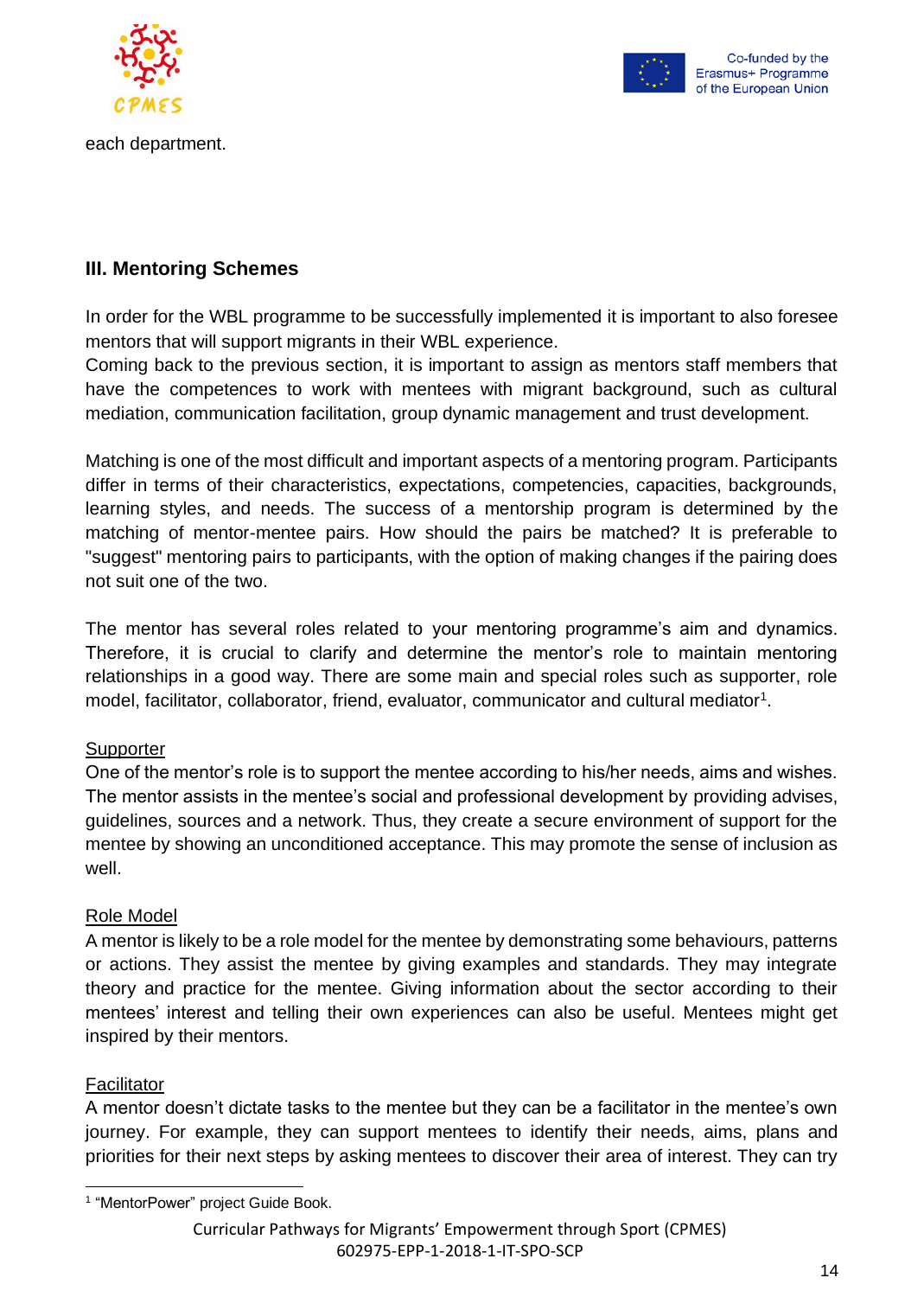



to motivate them to be more productive in these fields. In addition, mentors may provide opportunities and sources on mentees aims and possible plans. They try to show how they can reach their target. They may support their mentee about learning to access resources to meet a variety of needs (social services, language classes, paper works, transportations, health services, etc.).

### **Collaborator**

Mentoring is a reciprocal process and the mentoring relationship does not entail a feeling of hierarchy. Therefore, mentors should use a teamwork approach by sharing and reflecting with mentees. They accompany their mentees in their process of development during the mentoring programme.

### Friend

The friendship between a mentor and mentee should have a different dynamic and be more critical than a usual friendship. A mentor might act as a critical friend by giving useful feedbacks in a constructive and positive way. They may encourage mentees about their plans or challenges or about trying new things for their development.

### Evaluator

Assessing the mentoring relationship is crucial to sustain motivation, determine next steps and increase the benefit of the process. A mentor can evaluate the mentee's development to demonstrate the progress and give feedbacks. To keep the egalitarian dynamics in the mentoring relationship the mentor might assess her/himself as well. It also helps to keep the motivation and clarify mentoring objectives. Mentors can use some assessment tools to conduct the final part of the process more productively. In addition, as it has stated before, mentoring is a highly mutual way of learning.

### **Communicator**

Mentors can use a variety of communication methods and skills in the mentoring process. For example, it is crucial to be an active and non-judgemental listener by understanding their mentees without prejudices. Mentors use a proper way or tool to express their personal and professional experiences and they try to make a contribution to mentees' social and professional development. They arrange face-to-face sessions to be more efficient for his/her mentee and he/she makes an effort to be prepared for those meetings. Use some different tools to increase the efficiency of meetings. These may also support to promote their mentees communication skills and to build a network which make him/her be in touch with some new contacts (people or institutions) regarding their needs and goals.

# Intercultural mediator

In a special mentoring programme such as mentoring migrants, a mentor should try to build a bridge between cultures. When adopting an empathic behaviour (try to put himself/herself in his/her mentee's shoes) and being interested in the mentee's culture and language, the mentor is more likely to be able to act as an "intercultural translator". One of the aims is to help the mentee to become familiar with the culture of the host country, without forcing anything, keeping a safe balance between assimilation and integration. In such a multicultural mentoring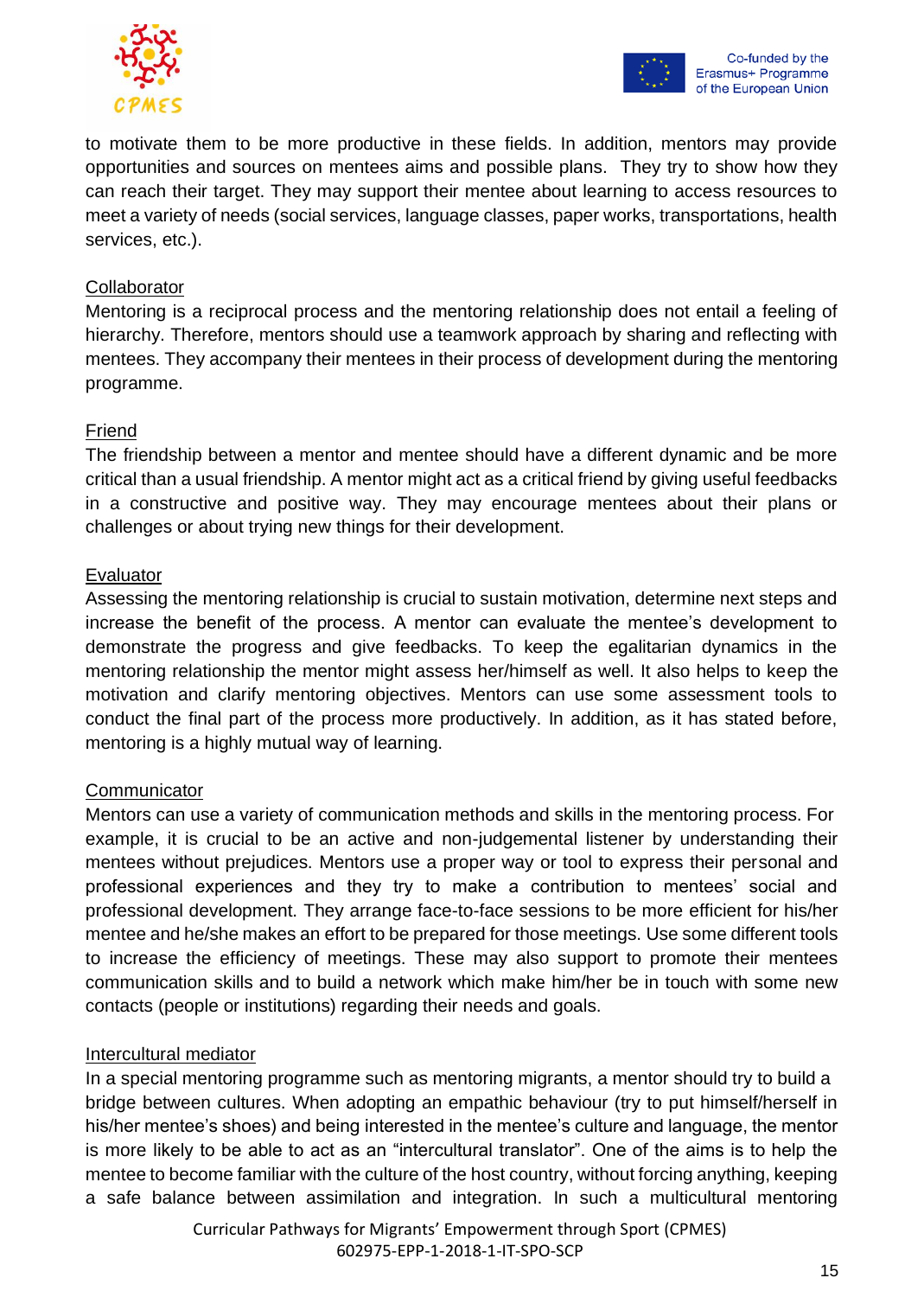



programme, cultural and social discrimination can be one of the main ethical issues. A mentor should try to be non-judgemental to mentee's values, attitudes, habits and ideas.

In order to apply a mentoring scheme that is fitting your entity, it is also necessary to choose between the types of mentoring, or to mix them based on the different cases.

### Peer Mentoring

This is a type of mentoring that is usually between a person who has lived through a specific experience (the mentor) and a person who is new to the same experience (the mentee). If there are already other staff members with migrant background working in your entity they can be assigned as mentors of those involved in the WBL programme.

### Group Mentoring

One mentor works with 4-6 mentees at one time, working together. This works well for organisations with a limited number of mentors and mentees can gain insight from not only the mentor, but also their fellow mentees.

### One-to-One Mentoring

Usually a face-to-face communication between a more senior or experienced person (the mentor) and a person who needs guidance and assistance (the mentee).

Once the role of the mentor and the type of mentoring are settled, during the implementation of the WBL programme it is advisable to apply one of the seven layers of mentoring (Clutterbuck, 2010): the technical dialogue.

Technical dialogue meets the mentee's needs for learning about work processes, policies and systems.

How to develop technical dialogue:

- Clarify the task and the learner's current level of knowledge;
- Be available when needed (just in time advice is always best);
- Be precise;
- Explain the how as well as the why;
- Check understanding.